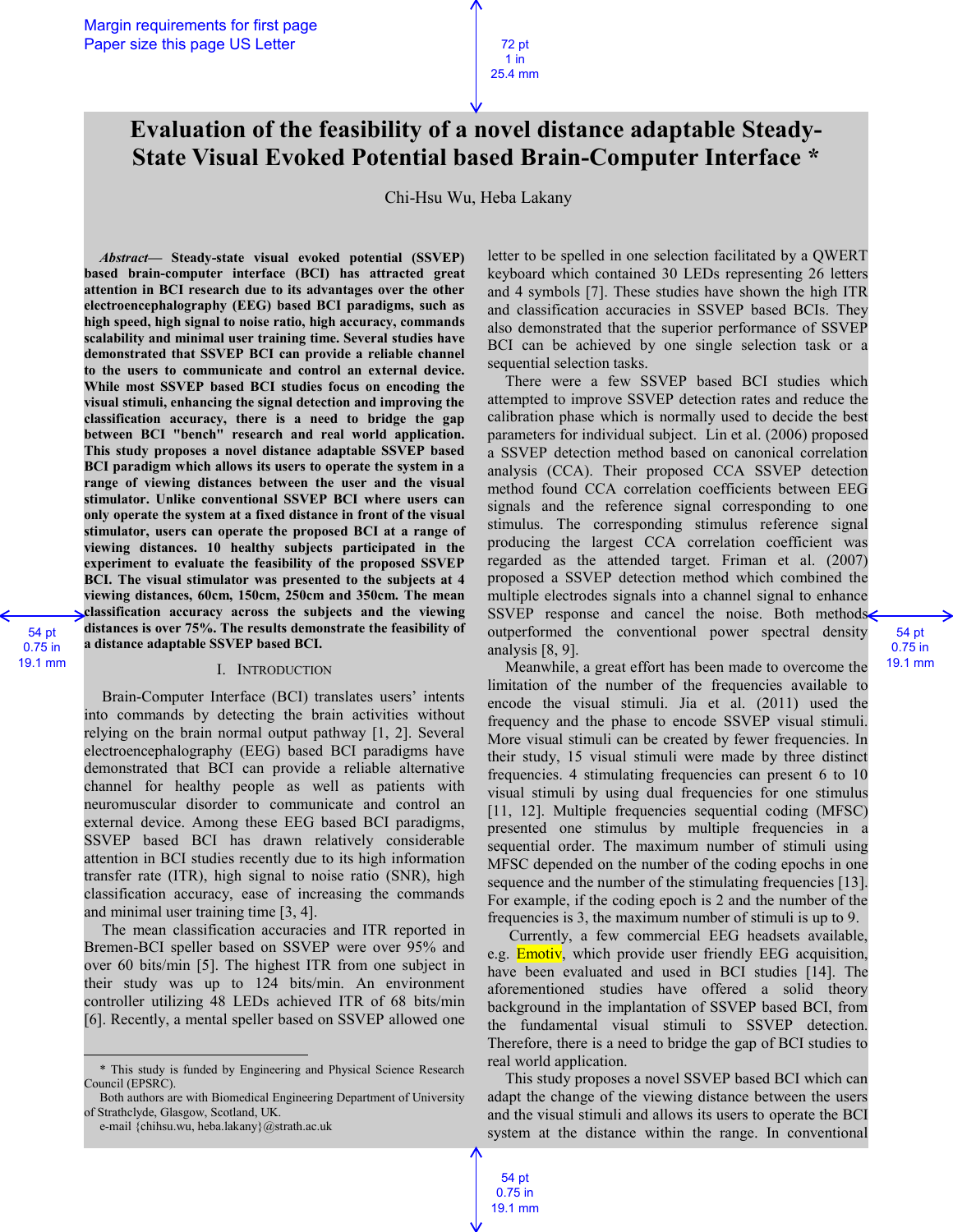SSVEP based BCI, the users have to be in front of the visual stimuli in order to elicit SSVEP response to operate BCI. The proposed new paradigm can improve the usability and flexibility. It is hoped that the proposed paradigm can broaden the potential target BCI users and the applications.

This paper is organized as follows: In Section II, the experimental setup, protocol, and data analysis are presented. Section III presents the analyzed results. Finally, a general discussion is presented in Section IV.

#### II. METHODS AND MATERIALS

#### *A. Subjects*

10 healthy subjects (8 males, 2 females, mean age=30.3, SD=7.9) with normal or corrected to normal vision participated in the experiment to evaluate the feasibility of the proposed system. Two of the subjects have experience in SSVEP based BCI and the others are naïve to BCI. The subjects are undergraduate or postgraduate students of the university. Subjects were provided and signed the consent form and read the information sheet before the experiment. The experiments were approved by the departmental Ethics Committee.

#### *B. Data Acquisition*

SSVEP is found most prominent at the area over the visual cortex [3, 15] which is the region of interest (ROI) in this study. 11 electrodes at the occipital region were selected as the signal channels according to the international 10-20 electrode system. Cz and Fz were chosen as the ground and the reference electrode respectively. Fig. 1 shows the channels montage and electrode selection. Subjects were seated on a comfortable chair and wore a 128 channels EEG cap (EASYCAP) in a dim lit room. EEG abrasive skin prepping gel (Nuprep Gel) and EEG conductive gel (Electro-Gel) were applied to the electrode sites to eliminate the dead skin and reduce the impedance between scalp and electrodes. The impedance was kept under  $5k\Omega$  throughout the entire experiment. EEG was recorded by  $SynAmps<sup>2</sup>$  (amplifier, NEUROSCAN) and NeuroScan 4.5 (recording software, NEUROSCAN). EEG was digitized by sampling frequency 2,000 Hz.

### *C. Visual stimuli and experiment protocol*

The visual stimuli were four red LEDs (OSRAM<sup>™</sup>, LRCP7P which is a surface mount LED being mounted to a substrate  $20$ mm  $\times$   $20$ mm). Four LED substrates were attached at four corners of a rectangular (25cm  $\times$  25cm) layout in the centre of a board (60cm  $\times$  40cm). Each LED was modulated by a square wave with a distinct frequency generated by a customized circuit based on a microcontroller (MICROCHIPTM, PIC18F46K20). The microcontroller was programmed to generate four square waves of four different frequencies, 12, 13, 14 and 15 Hz. These stimulating frequencies have been widely used in SSVEP based BCI  $[16]$ . The duty cycle of the square waves was 50%.



Figure 1: Channels montage. 11 electrodes over occipital region (in the black circle) were selected as EEG recording electrodes. Cz was the ground electrode in yellow circle and Fz in purple circle was for the reference. The figure of the electrode positions is from www.easycap.de.

During the experiment, the visual stimulator board comprising 4 LEDs was present to the subject at four viewing distances 60cm, 150cm, 250cm and 350cm. In our previous study [17], it was found that the impact of the viewing distance can be compensated by changing the intensities of the visual stimuli. Therefore, the intensities of LEDs presented to the subjects were different at different viewing distance. The intensities of 60cm were the lowest and the ones of 350cm were the highest in the experiment. For each subject, the experiment contained 4 blocks. Each block corresponded to one viewing distance. Each block contained 4 runs. Each run corresponded to one stimulating frequency and contained 20 trials. Each trial had one attending phase and one resting phase. During the attending phase, 4 LEDs flickered at different frequencies simultaneously for 5 seconds. During the resting phase, 4 LEDs were off. To avoid the visual adaptation, the resting phase lasted for 5 or 6 seconds randomly. Before each run, the subject was instructed to attend to one of four targets for 20 trials. The viewing distances were presented to the subject in a fixed order of 60-150-250-350cm. The order of attending targets was counterbalanced in 4 blocks (i.e. 16 runs). Each target was attended in different order in each block. There was a short break between two blocks. Subjects were allowed to shift their gaze and head to attend the target but instructed to avoid the movement during the attending phase.

54 pt 0.75 in 19.1 mm

#### *D. Data pre-processing and off-line analysis*

EEG was band-pass filtered by 1-50Hz before being further analyzed. EEG was extracted from 1 second before stimulus onset to 5 seconds after stimulus onset for each trial. Epoch extraction was performed by EEGLAB toolbox. To reduce the computation time of the classification, EEG was down-sampling at 100Hz.

Fast Fourier Transform (FFT) was used to visualize the SSVEP response at different viewing distances. FFT was also employed to compute SNR which is an important factor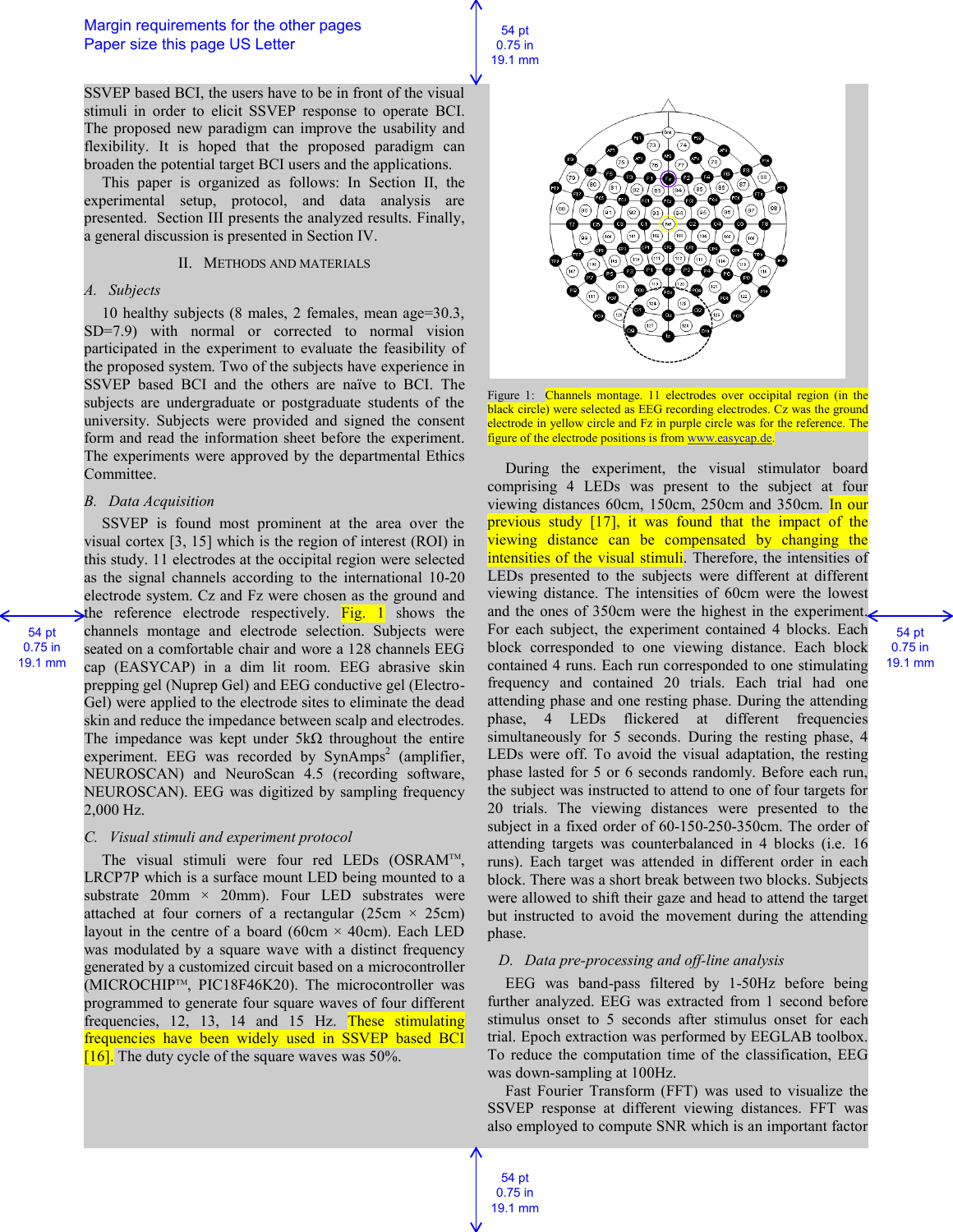

for SSVEP in the classification. SNR at frequency *f* is defined by the equation (1)  $\boxed{18}$ ,

$$
SNR_f = \frac{2 \times N \times x_f}{\sum_{n=1}^{N} [x(f - n \times f_{res}) + x(f + n \times f_{res})]}
$$
(1)

 $x_f$  represents FFT power at frequency  $f$ .  $f_{res}$  in equation (1) is the frequency resolution of FFT spectrum. *N* is the number of neighboring frequencies of *f*. *N* was set to 8 in this study. SNR analysis was to inspect the impact of the viewing distance on SSVEP.

EEG was classified into one of 4 classes by CCA. CCA is a statistical multi-variant technique used to investigate the correlation of two sets of variables. CCA transfers two sets of variable *X* and *Y* into two canonical variables *U* (= $X^T w_x$ ) and *V* (= $Y^T w_y$ ) such that the correlation coefficient ρ between *U* and *V* is maximized. The vectors  $w_x$  and  $w_y$  can be found by solving the equation (2)[4],

$$
\max_{w_x, w_y} \ \rho(U, V) = \frac{E[w_x^T X Y^T w_y]}{\sqrt{E[w_x^T X X^T w_x] E[w_y^T Y Y^T w_y]}}
$$
(2)

CCA was first proposed to detect SSVEP by [8]. CCA computes more than one pair of the canonical variables. The correlation coefficient of the first pair canonical variables is the largest and the most important and is used in SSVEP detection in this study. For SSVEP detection in this study, two sets of variables are 11 electrode signals and the reference signal corresponding to one of the stimulating frequencies. For details of CCA in detection of SSVEP, please see [4, 8].

54 pt 0.75 in 19.1 mm

#### III. RESULTS

Fig. 2 illustrates the grand average FFT powers of each attended frequency across the subjects at different viewing distances. The dot matrix beside the legend stands for the ANOVA test of FFT powers of 20 trials between the corresponding viewing distance (the row) and one of the other distinct viewing distances (the columns). The diamond, circle and square dots represent the distances 150cm, 250cm and 350cm respectively. For example, the row beside the legend of 60 cm stands for ANOVA tests between 60cm and 150cm (diamond), 250cm (circle) and 350cm (square) respectively. The unfilled black dots stand for *p* values of ANOVA tests larger than 0.01 (i.e. not significant). The red filled dots stand for the corresponding *p* values less than 0.01 (i.e. the significance level is 0.01).

In spite of the LED intensities compensated, the grand average of FFT powers still shows significantly different between different viewing distances, especially between 60cm and other distances as seen in  $\overline{Fig.}$  2. Meanwhile SSVEP components at unattended frequencies can be seen in the frequency spectrum. SSVEP response at the attended frequency is lower at the longer viewing distance but SSVEPs of the unattended frequencies are higher at the longer viewing distances compared to the ones at the shorter viewing distances.



attended frequency at different viewing distances. The dot matrix beside the legend stands for the ANOVA test of FFT powers of 20 trials between two distinct viewing distances. The diamond, circle and square dots represent the distances 150cm, 250cm and 350cm respectively. For example, the row beside the legend of 60 cm stands for ANOVA results between 60cm and 150cm (diamond), 250cm (circle) and 350cm (square) respectively. The black unfilled dots stand for the corresponding *p* values of ANOVA tests > 0.01 (significance level=0.01). The red filled dots stand for the corresponding *p* values < 0.01.

Fig. 3 is SNRs across 10 subjects of each attended frequency at different viewing distances at 3 seconds after the stimulus onset and their corresponding ANOVA tests. SNRs across the subjects at 60cm are the highest among all viewing distances. The blue vertical bars (error bars) indicate the inter-subject variance in SNRs.

Fig. 4 is the mean accuracies of the attended frequency across the subjects at different viewing distances and the corresponding ANOVA tests. EEG epoch time interval of Fig. 4 is 2 seconds and the number of SSVEP harmonics is 1. Fig. 4 shows inter-subject variance at different viewing distances within the same frequency. Intersubject variance of 12Hz is the least prominent while 15Hz is the greatest. However, the differences of the mean accuracies at different viewing distances are not significant for all attended frequencies. In our previous study [17], the accuracies at 250cm and 350cm were very low without intensities compensation.



Figure 3: (a)-(d) SNRs of each attended frequency across the subjects at 4 viewing distances. (e) SNRs across the subjects and the attended frequencies corresponding to the same viewing distance. The dots at each viewing distance represent ANOVA tests between SNRs of all subjects at two different viewing distances. The shapes of the dots are the same as  $Fig. 2$ .

54 pt 0.75 in 19.1 mm